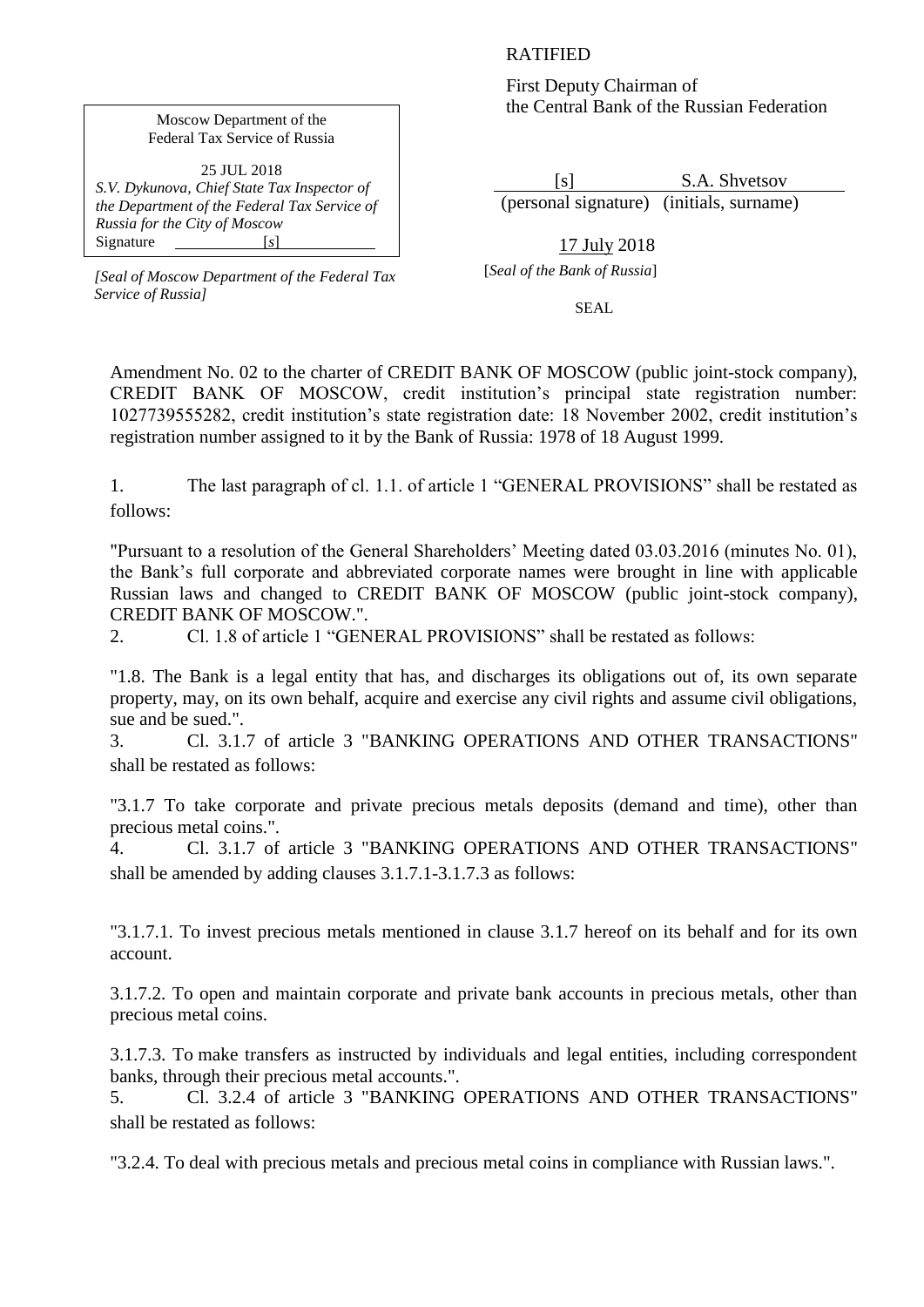6. The second paragraph of cl. 3.3 of article 3 "BANKING OPERATIONS AND OTHER TRANSACTIONS" shall be restated as follows:

"All the banking operations and transactions listed in clauses 3.1 and 3.2 hereof shall be made in roubles and, subject to a relevant license issued by the Bank of Russia, in foreign currency. Rules for banking operations, including rules for their material and technical support, are established by the Bank of Russia under federal laws. Banking operations and other transactions with precious metals shall be made with gold, silver, platinum or palladium in refined bars and/or in precious metal bank accounts, or with precious metal coins.".

7. Cl. 13.2.7 of article 13 "SUPERVISORY BOARD OF THE BANK" shall be restated as follows:

"13.2.7. Determining the price (monetary value) of property, the placement price, or a procedure for determination thereof, and buy-back price of the Bank's emission securities (including the placement price of any bonds non convertible into its shares) where provided for by Russian laws.". 8. Cl. 13.2.37 of article 13 "SUPERVISORY BOARD OF THE BANK" shall be restated as

follows:

"13.2.37. Approving the procedure for applying the Bank's risk management techniques and risk quantification models (where so provided by the Federal Law "On the Central Bank of the Russian Federation (the Bank of Russia)"), including valuation of its assets and liabilities, off-balance sheet commitments and liabilities, and stress test scenarios and results.".

9. Cl. 16.11 of article 16 "CONTROL OVER THE BANK'S FINANCIAL AND BUSINESS ACTIVITIES" shall be restated as follows:

"16.11. To review, and confirm the accuracy of, the annual accounting (financial) statements, the Bank shall engage on an annual basis a professional audit firm disinterested in affairs of the Bank or its shareholders (external audit) and holding membership in a self-regulatory organisation listed in the state register of self-regulatory organisations of auditors.

The audit firm shall be approved by the General Shareholders' Meeting. Fees for its services shall be determined by the Supervisory Board.

The Bank shall be audited in accordance with Russian laws and the IFRS under contracts made with audit firms.

Any reports prepared by the Audit Panel and the audit firm upon auditing the Bank's financial and business activities shall cover such matters as are required by applicable Russian laws.

The audit firm's report on the Bank's annual accounting (financial) statements in compliance with Russian laws shall be filed with the Bank of Russia in the manner and time required by applicable Russian laws.".

10. Cl. 19.4 of article 14 "THE BANK'S REORGANISATION AND LIQUIDATION" shall be restated as follows:

"19.4. Upon liquidation, the Bank shall cease to exist and none of its rights or obligations shall pass by way of universal succession to any other persons.".

11. Chapter 19 "THE BANK'S REORGANISATION AND LIQUIDATION" shall be amended by adding cl. 19.8 as follows:

"19.8. The liquidation committee (receiver) must deliver records resulting from the Bank's activity, with their retention periods specified, for custody as provided for by federal laws and other statutory acts of the Russian Federation in accordance with the list of records resulting from credit institutions' activities as approved by the federal executive body competent over archives and records together with the Bank of Russia.".